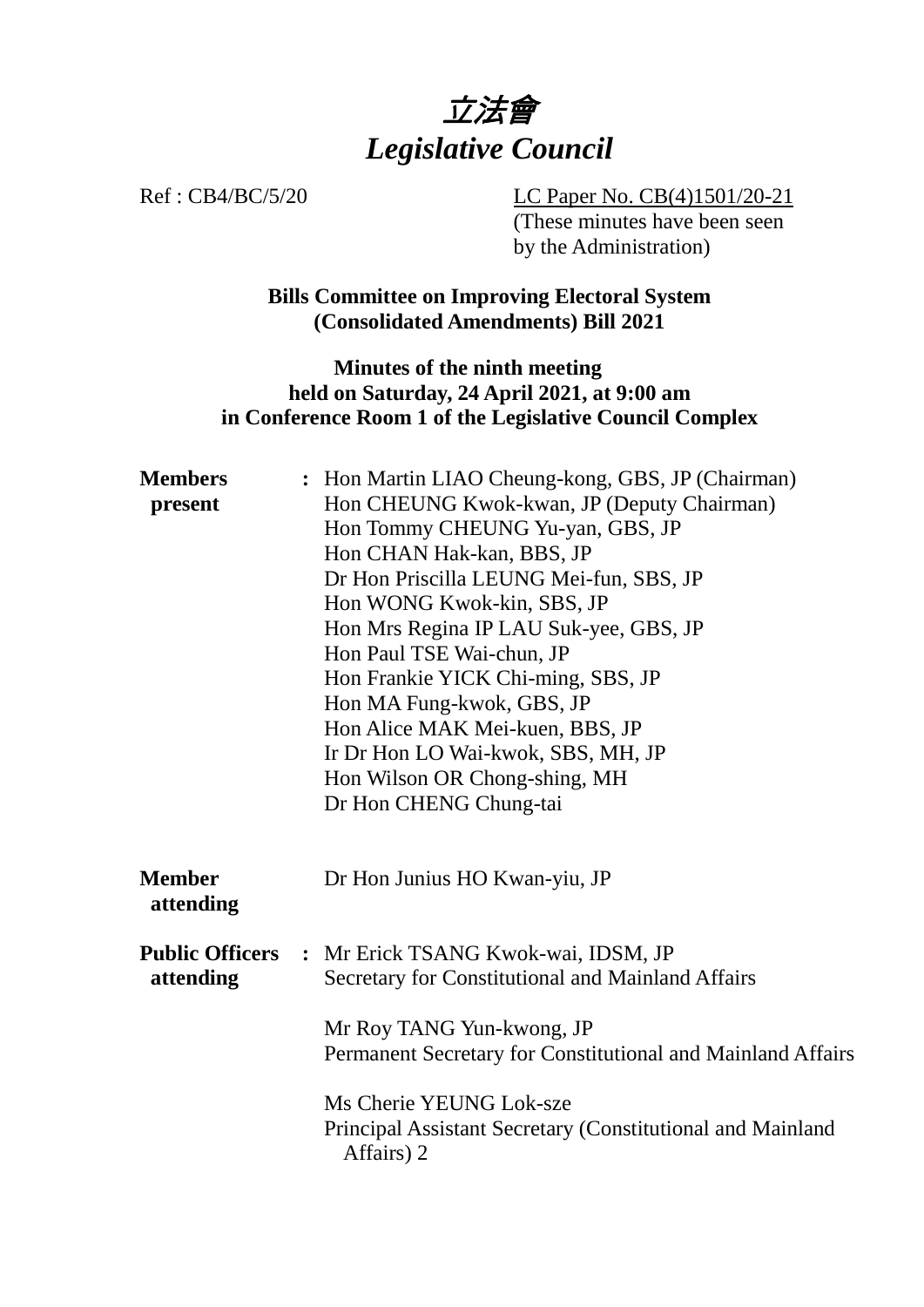|                               | Ms Carmen KONG Ka-man<br>Principal Assistant Secretary (Constitutional and Mainland<br>Affairs) 3 |  |
|-------------------------------|---------------------------------------------------------------------------------------------------|--|
|                               | Mr Llewellyn MUI Kei-fat<br>Law Officer (Special Duties) (Acting)<br>Department of Justice        |  |
|                               | Mr Peter SZE Chun-fai<br><b>Senior Assistant Law Draftsman</b><br>Department of Justice           |  |
|                               | Ms Francoise LAM See-man<br><b>Senior Assistant Law Draftsman</b><br>Department of Justice        |  |
| <b>Clerk</b> in<br>attendance | : Mr Lemuel WOO<br>Chief Council Secretary (4) 6                                                  |  |
| <b>Staff</b> in<br>attendance | : Mr Bonny LOO<br>Senior Assistant Legal Adviser 3                                                |  |
|                               | Ms Clara WONG<br><b>Assistant Legal Adviser 4</b>                                                 |  |
|                               | Miss Janice HO<br>Council Secretary (4)6                                                          |  |
|                               | Ms Louisa YU<br>Legislative Assistant (4) 7                                                       |  |

#### Action

# **I. Meeting with the Administration**

[File Ref.: CMAB C1/30/5/5, LC Paper Nos. CB(3)444/20-21, LS65/20-21, CB(4)814/20-21(01) and (02), CB(4)836/20-21(01), CB(4)870/20-21(01), CB(4)827/20-21(01), CB(4)877/20-21(01), CB(4)858/20-21(01) and CB(4)827/20-21(01), CB(4)877/20-21(01), CB(4)858/20-21(01) and CB(4)859/20-21(01) and (02)]

1. The Bills Committee deliberated (index of proceedings attached at **Annex**).

*(At 11:24 am, the Deputy Chairman took the chair in the temporary absence of the Chairman. The Chairman resumed the chair at 12:18 pm.)*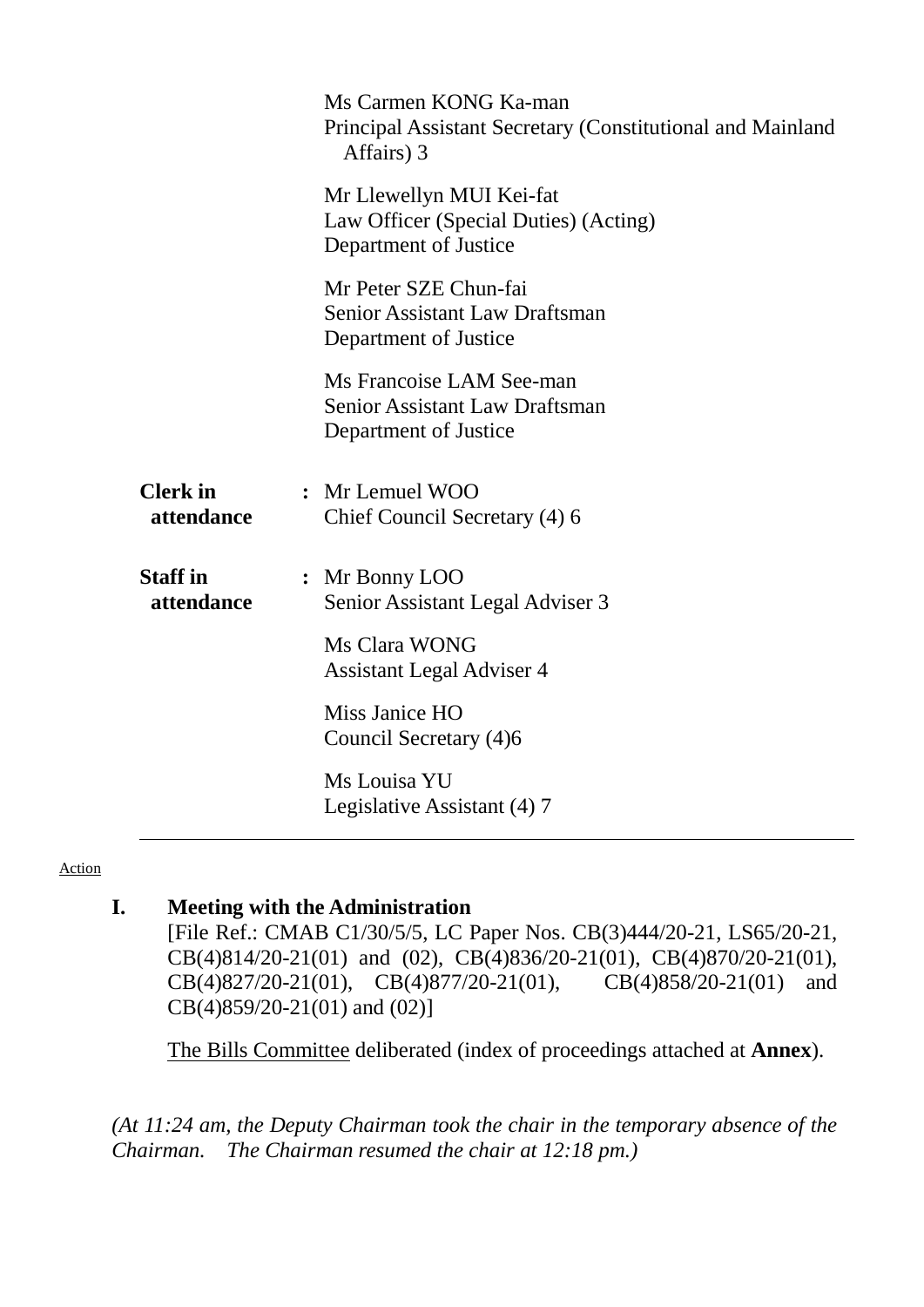*Clauses 307 and 308: Proposed termination of proceedings upon a candidate's death or disqualification*

2. The Chairman acknowledged receipt of Ms Alice MAK's letter dated 23 April 2021 and instructed that the letter be forwarded to the Administration and issued to members. Ms MAK briefed members on the content of her letter.

(*Post-meeting note:* Ms MAK's letter was circulated to members vide LC Paper No. CB(4)883/20-21 on 24 April 2021.)

3. Echoing Ms Alice MAK's views, Mr CHAN Hak-kan and Mr Wilson OR also expressed concerns that a person with an ulterior motive might try to sabotage the elections by sending persons who had high risks of being disqualified from being validly nominated to run for the elections with an aim to trigger the termination of the geographical constituency ("GC") elections of the Legislative Council ("LegCo"). They suggested that the Administration should consider deleting the proposed amended section 42C of the Legislative Council Ordinance (Cap. 542), and expanding the scope of the proposed section 42B of Cap. 542 to cover not only the Election Committee ("EC") constituency but also GCs and functional constituencies ("FCs"). Mr Tommy CHEUNG and Ir Dr LO Wai-kwok requested the Administration, in responding to members' concerns above, to strive to address different possible scenarios as far as possible.

*(Post-meeting note*: Having regard to members' concerns, the Administration proposed in its papers [LC Paper Nos. CB(4)912/20-21(01) and CB(4)928/20-21(01)] issued to the Bills Committee on 29 April and 3 May 2021 to revise the relevant provisions to provide that in case of death or disqualification of a validly nominated candidate in a GC and FC after the close of nominations but before the date of the election, the relevant election proceedings would not be terminated, in line with the arrangements for the EC constituency. Meanwhile, considering that the amended section 46A of Cap. 542 was directly related to members' concerns over section 42C, the Administration proposed to lift the requirement under section 46A(1) and (2) of Cap. 542, and specify that in case of death or disqualification of a validly nominated candidate on the date of an election but before the close of polling for the election, the relevant election proceedings would not be terminated.)

*Clauses 53 and 416: Appointment of authorized representatives ("ARs") by corporate electors/voters*

4. As regards the concerns raised by Ms Alice MAK on the appointment of ARs in her letter, Mr Tommy CHEUNG and Mr Frankie YICK considered that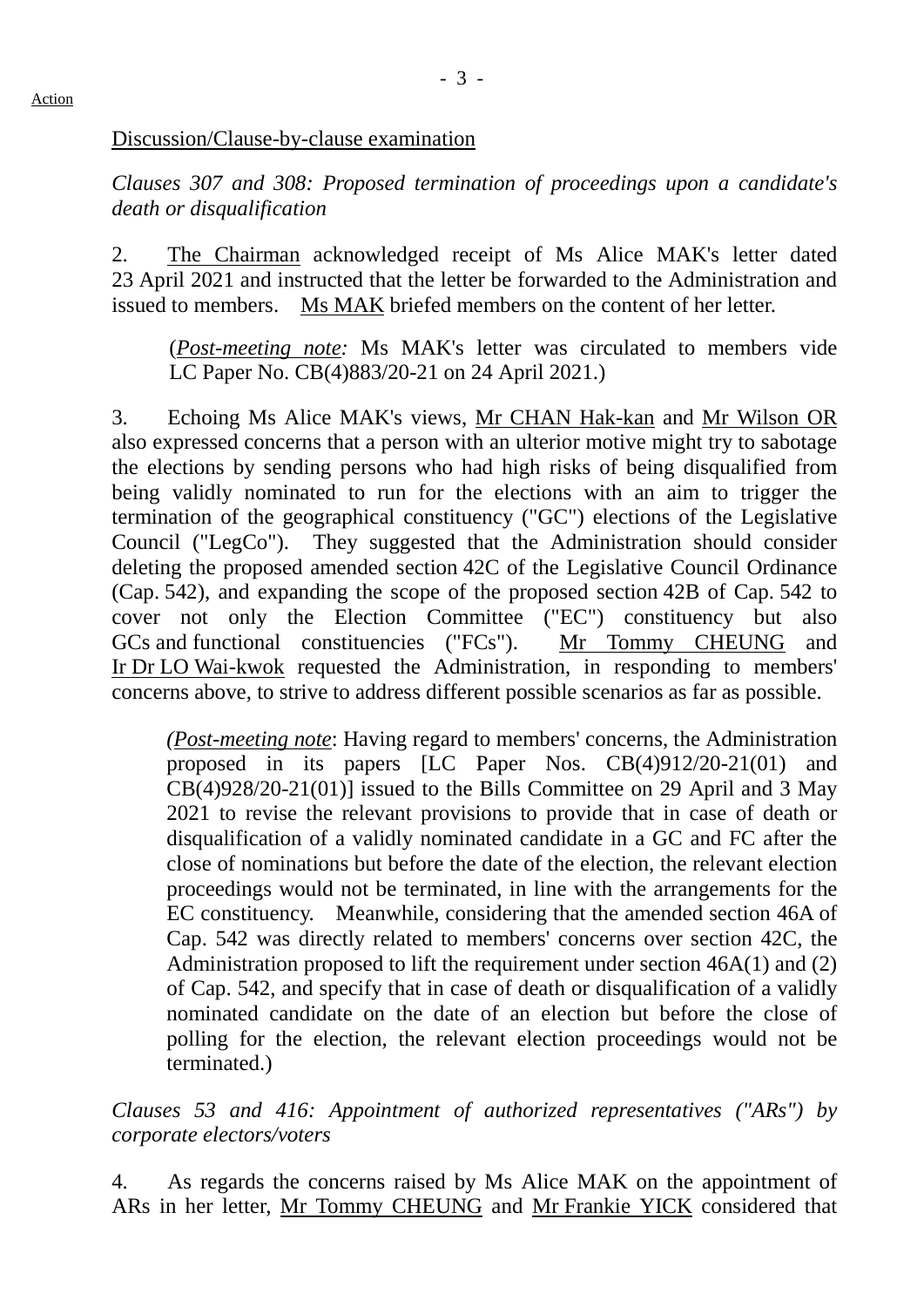flexibility should be allowed for each corporate elector/voter to select a person trusted by them to be appointed as ARs, so as to truthfully reflect the voting preference of the corporate elector/voter concerned. They said that a representative of the management level (e.g. the managing director) of a corporate elector/voter did not necessarily share the same political view as that of the corporate elector/voter concerned. Mr YICK, however, agreed with Ms Alice MAK's view that the AR appointed should be a member within the structure of the corporate elector/voter concerned.

#### *Clause 294(14)-(20): The three-year operation requirement for registration as corporate electors*

5. Members noted that section 25(4) and (5) of Cap. 542 was proposed to be amended to the effect that, unless specified in the electoral law, a body would be eligible to be registered as a corporate elector for an FC only if it had been operating for not less than three years after acquiring relevant qualifications for that FC. The same requirement also applied to the eligible corporate voters for EC subsectors. Ms Alice MAK pointed out that as it usually took time for the Labour Department ("LD") to process an application for the establishment of a trade union under the Trade Unions Ordinance (Cap. 332), the Administration should clarify whether or not the three-year requirement should be counted from the moment of submission of the application to LD. Permanent Secretary for Constitutional and Mainland Affairs ("PSCMA") explained that the three-year continuous operation requirement would be counted from the moment the authorities concerned had completed the vetting exercise and issued relevant registration documents to the trade union. The trade union would be regarded as having fulfilled the requirement only if it had been operating for three years after it had completed registration with LD.

6. Members noted that "持續運作" was now proposed to substitute "維持 運 作 " as the Chinese rendition of the expression "has been operating" in section 25(4) and (5) of Cap. 542, in order to reflect the relevant wording of the amended Annex I and Annex II to the Basic Law. Senior Assistant Law Draftsman, Department of Justice ("SALD/DoJ") confirmed that there was no policy change in the operational requirement with the above change in the Chinese wording. Mr Paul TSE, however, considered that " 維持運作" could be interpreted as referring to a company that merely maintained its existence by continuing to pay the required licence fee without actually operating after obtaining a licence, whereas "持續運作" could be interpreted as referring to a company that was doing business and operating continuously. PSCMA reiterated that there was no policy change in the operational requirement with the above change in the Chinese wording. He said that following the implementation of section 25(4) and (5) of Cap. 542 at present, for corporate voters that derived their eligibilities based on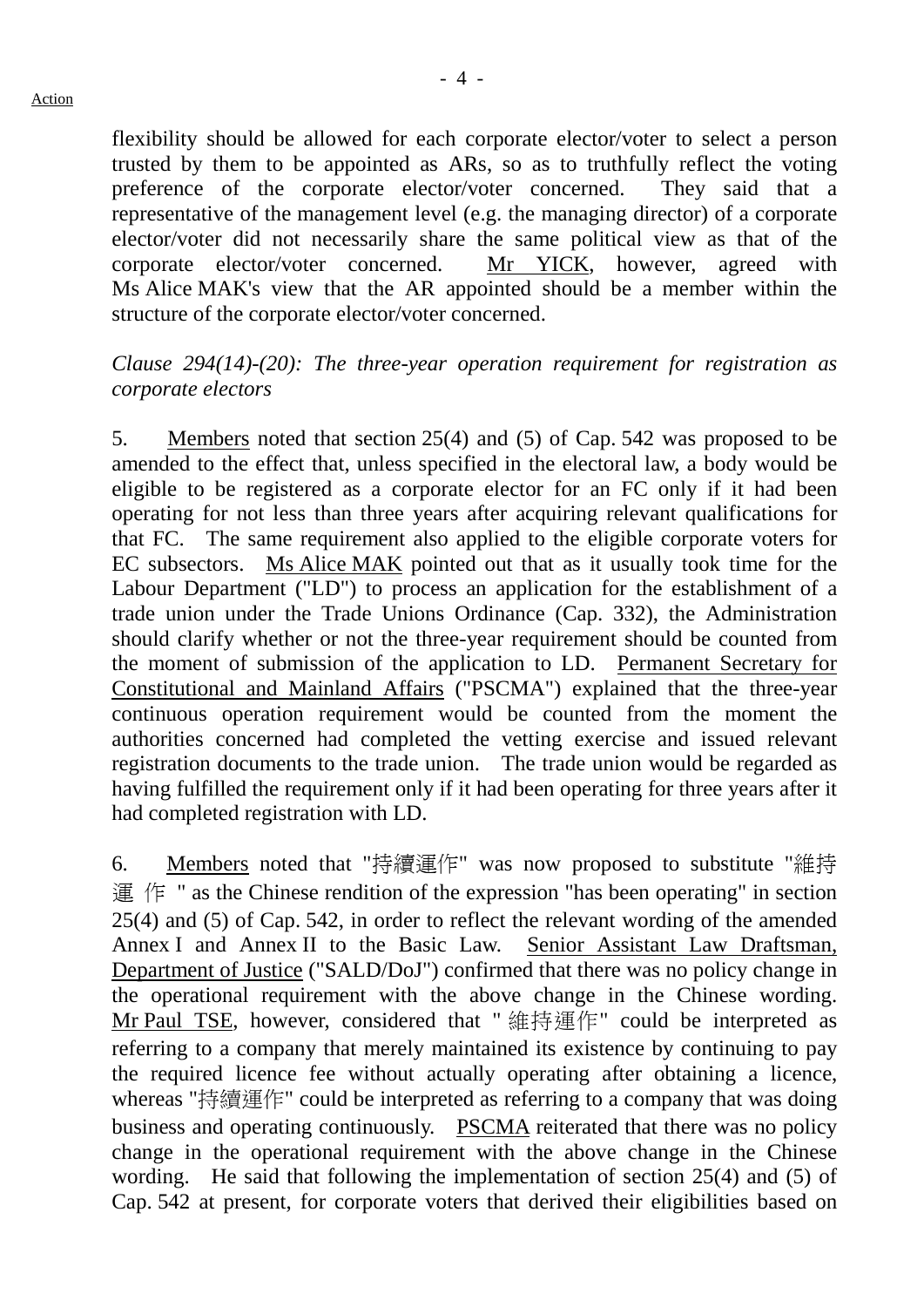holding a licence, the body would now have to operate for three years with the respective licence to become an eligible voter, which was consistent with the requirement as stipulated in the amended Annexes I and II to the Basic Law. He emphasized that the situation in the past where a company was able to register as a corporate voter/elector just days after obtaining the relevant licence would no longer happen again.

*Clause 114(3): Proposed amended section 53(7) of the Electoral Affairs Commission (Electoral Procedure) (Legislative Council) Regulation (Cap. 541D)*

7. Mrs Regina IP enquired about the meaning of "authorized representative" in the proposed section 53(7)(a) of Cap. 541D. In reply, Principal Assistant Secretary (Constitutional and Mainland Affairs) 3 ("PAS(CMA)3") explained that in relation to a corporate elector in a LegCo election, "authorized representative" means the person authorized by the corporate elector to cast its vote at an election.

8. Mrs Regina IP noted that under the proposed amended section 53(7), two methods were provided for the marking of the final register ("FR") immediately before issuing the ballot paper or ballot papers. The first method (proposed section  $53(7)(a)$ ) was by placing a line across the relevant entry on the printed copy of FR, while the second method (the proposed section 53(7)(b)) was by using an electronic device to make a record in the relevant entry in an FR electronic copy. In response to Mrs IP's enquiry, PAS(CMA)3 said that the second method would be used by default in all polling stations while the first method would be deployed as a fall-back if unforeseen circumstances made the second method impracticable.

# *Clauses 147(3) and 148: Proposed sections 86(1)(ga) and 88 of Cap. 541D*

9. Mr Paul TSE noted that section 86(1) of Cap. 541D set out the materials which should be returned to the Chief Electoral Officer ("CEO") as soon as practicable after the Returning Officer had prepared the notice of the result of the election. He asked why the printed copies of the relevant FR in the proposed new section 86(1)(ga) were not listed among the materials in the original section 86(1). In response, Principal Assistant Secretary (Constitutional and Mainland Affairs) 2 said that it had been the practice in the past elections that the printed copies of relevant FRs would be returned to CEO after polling. The proposed new section  $86(1)(ga)$  was added in order to clarify that the printed copies of FR, if marked, would still need to be returned to CEO after the FR electronic copies had been used by default.

10. Ms Alice MAK referred to the incident in which the register of electors of a polling station was lost and pointed out that there was no measure proposed in the Bill to deal with such a situation. She enquired what would be the treatment and penalty if the printed copy of FR to be returned to CEO was lost. In reply,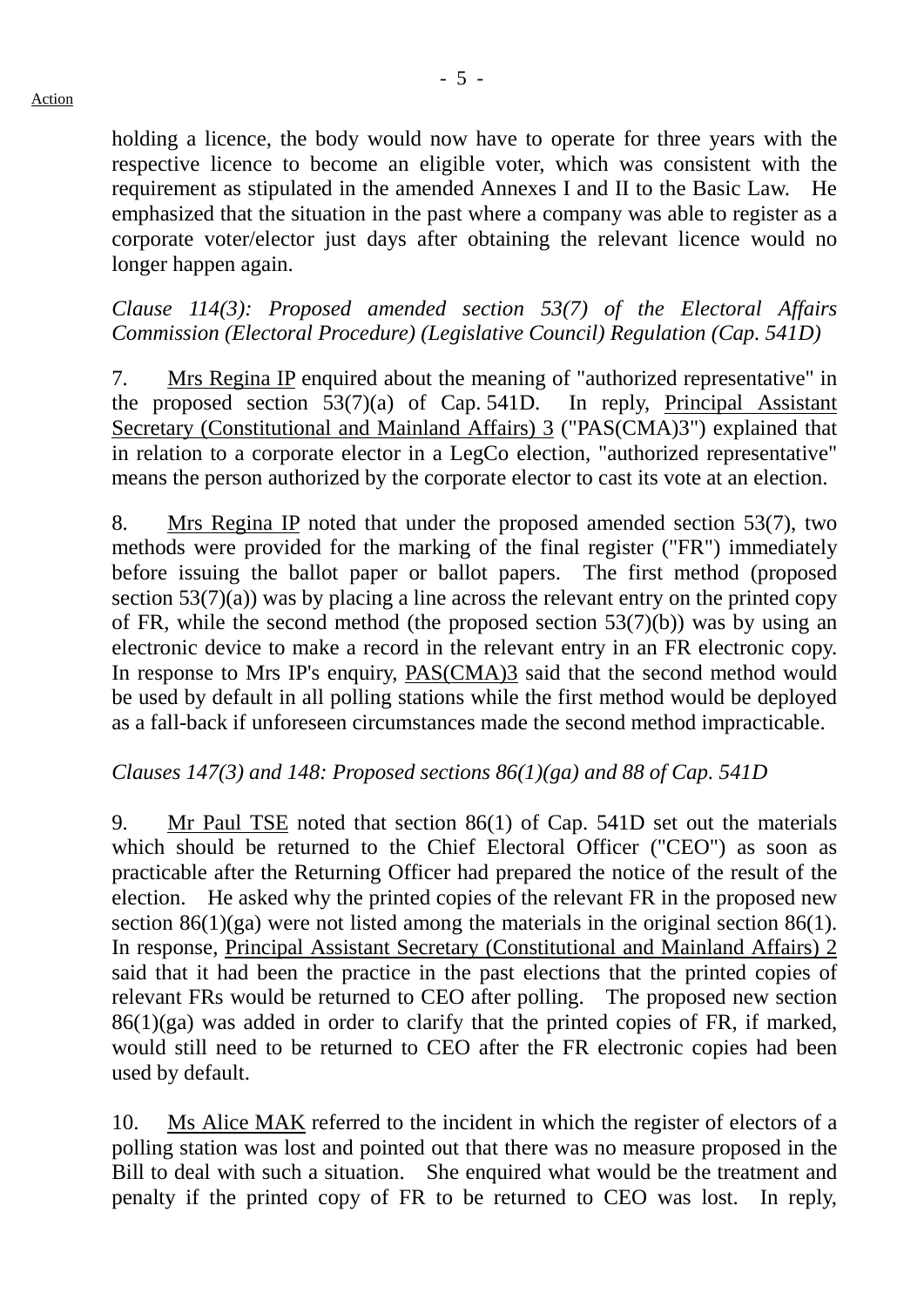PSCMA said that the incident mentioned by Ms MAK was a subject not directly related to the Bill. In general, for cases of misconduct of civil servants where no fraud was involved, they would be dealt with under the relevant Civil Service Regulation. The Chairman agreed to Ms MAK's observation that loss of the

printed copies of FR was a possible scenario which was not dealt with in the Bill. 11. Ir Dr LO Wai-kwok enquired, as FR electronic copies would be used in the future elections, whether such electronic copies would be included into the list of materials to be returned to CEO in the proposed amended section 86(1) of

Cap. 541D. PSCMA replied that such information would be covered by "any other document relating to the election specified by the Electoral Affairs Commission ("EAC") in the existing section 86(1)(h) of Cap. 541D.

# *Clause 156 - Proposed new Part 8 of Cap. 541D*

# *Proposed criminal liability for obtaining access to an FR electronic copy without legal authority to do so*

12. Mr MA Fung-kwok recalled that the Registration and Electoral Office ("REO") had lost two Notebook computers containing the personal data of over 3 million registered electors, which were still missing. He expressed concerns that, if someone had access to such electors' personal data and disseminated them on the Internet, a person who read the information on the Internet would be charged with the offence under the proposed new section 111(1) of Cap. 541D.

13. In relation to Mr MA Fung-kwok's enquiry, Mr Paul TSE noted that the offence under the proposed new section 111(1) of Cap. 541D only covered the FR electronic copy which was defined by the proposed new section 109 as the final register "created and maintained under" the proposed new section 110. He wished to confirm his understanding that the personal data in previous electors' registers, even if they were accessible on the Internet as Mr MA had indicated, would not be covered by the proposed offence. SALD/DoJ confirmed that Mr TSE's understanding was correct.

14. Mr Paul TSE enquired whether, if the FR electronic copy was leaked out and circulated on the Internet, a person would commit the offence under the proposed new section 111(1) of Cap. 541D if they browsed the information. Mr MA Fung-kwok also said that one might not know what he read was an FR electronic copy before he read it.

15. SALD/DoJ explained that the elements of the offence under the proposed new section 111(1) of Cap. 541D included "obtains access to an FR electronic copy" and "without legal authority", and the meaning of "obtain access" was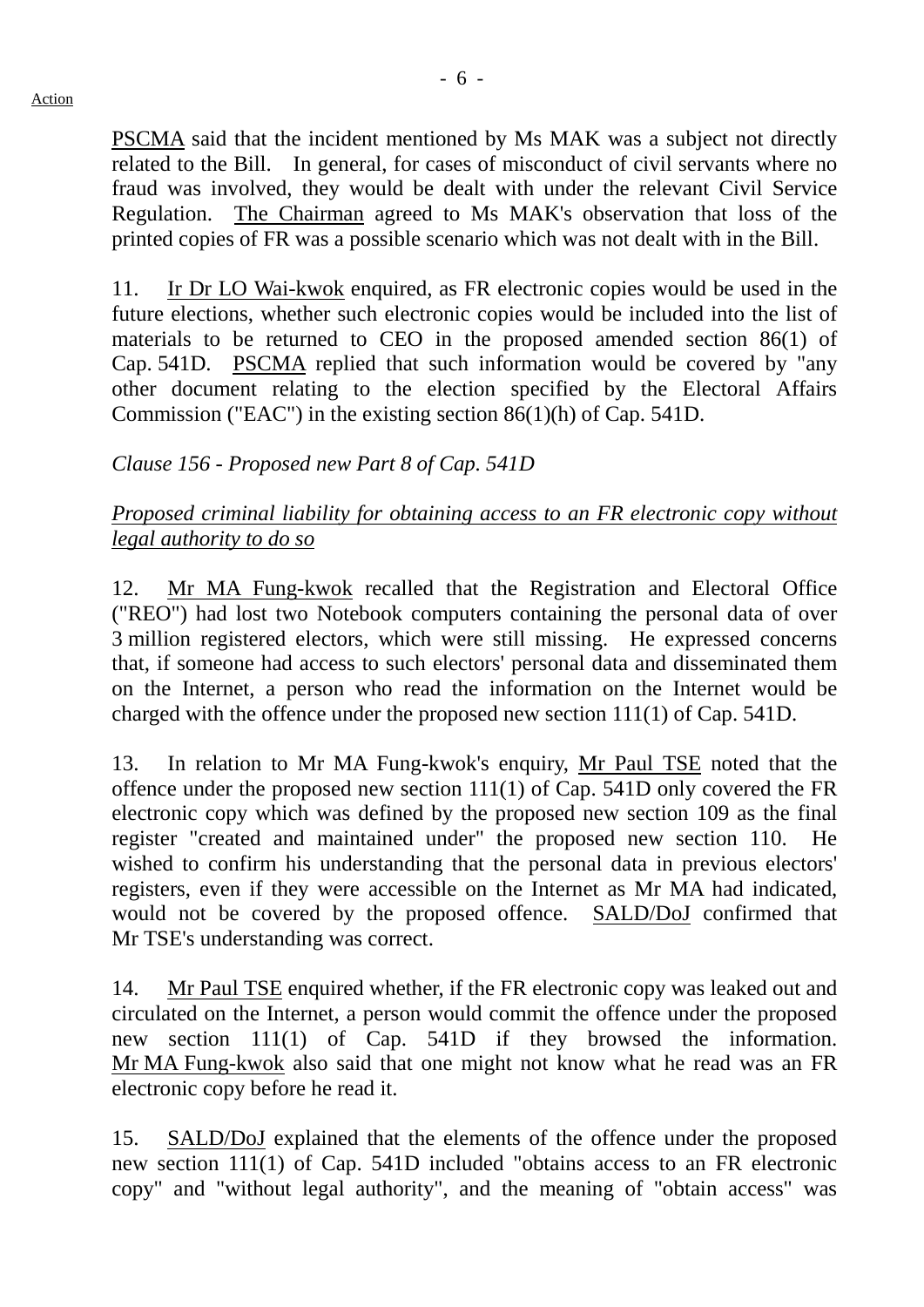defined in the proposed new section 109. He added that in criminal prosecution cases, the prosecution would have to prove the existence of *"mens rea".*

16. Mr Paul TSE said that he agreed that obtaining access to an FR electronic copy consciously would certainly be an offence. Nevertheless, it was less clear whether the act of reading an FR electronic copy with intent, without intent or knowledge that it was an FR electronic copy would be considered as constituting the offence under the proposed new section 111(1) of Cap. 541D, which might need to be clarified. In response, SALD/DoJ said that if a person consciously obtained access to an FR electronic copy with knowledge that it was an FR electronic copy, the act would constitute an offence.

17. The Chairman said that while the proposed new section 111(1) of Cap. 541D would regulate the activity of obtaining access to an FR electronic copy without legal authority, he was more concerned about the FR electronic copy obtained legally being abused. In response, PSCMA said that the Electoral Affairs Commission Ordinance (Cap. 541) and the relevant regulations governing the use and abuse of information contained in FR as well as the relevant offences would also apply to the FR electronic copies.

18. Mr Paul TSE said that the maximum penalty for a person convicted of the offence of "access to computer with criminal or dishonest intent" under section 161 of the Crimes Ordinance (Cap. 200) was 5 years' imprisonment. He considered that the maximum penalty under the proposed new section 111(4) of Cap. 541D, i.e. 2 years' imprisonment, was too short as compared to the above as the offence under the proposed new section 111(1) might also involve hacking into the government's system.

19. The Chairman considered that the acts of damaging any data or information contained in an FR electronic copy or otherwise tampering with an FR electronic copy to make its operation defective, as proposed by the Bill, were also serious offences. Therefore, he subscribed to Mr Paul TSE's view that the maximum penalty should be raised.

Admin 20. The Chairman requested and Secretary for Constitutional and Mainland Affairs undertook to consider members' suggestions.

> *Electronic copy of the final register, or of part of the final register, created and maintained under the proposed new section 110 of Cap. 541D*

> 21. Dr CHENG Chung-tai requested the Administration to provide a clearer definition of "electronic platform" and "access to which can be obtained through the Internet by using an electronic device" under the proposed new section 110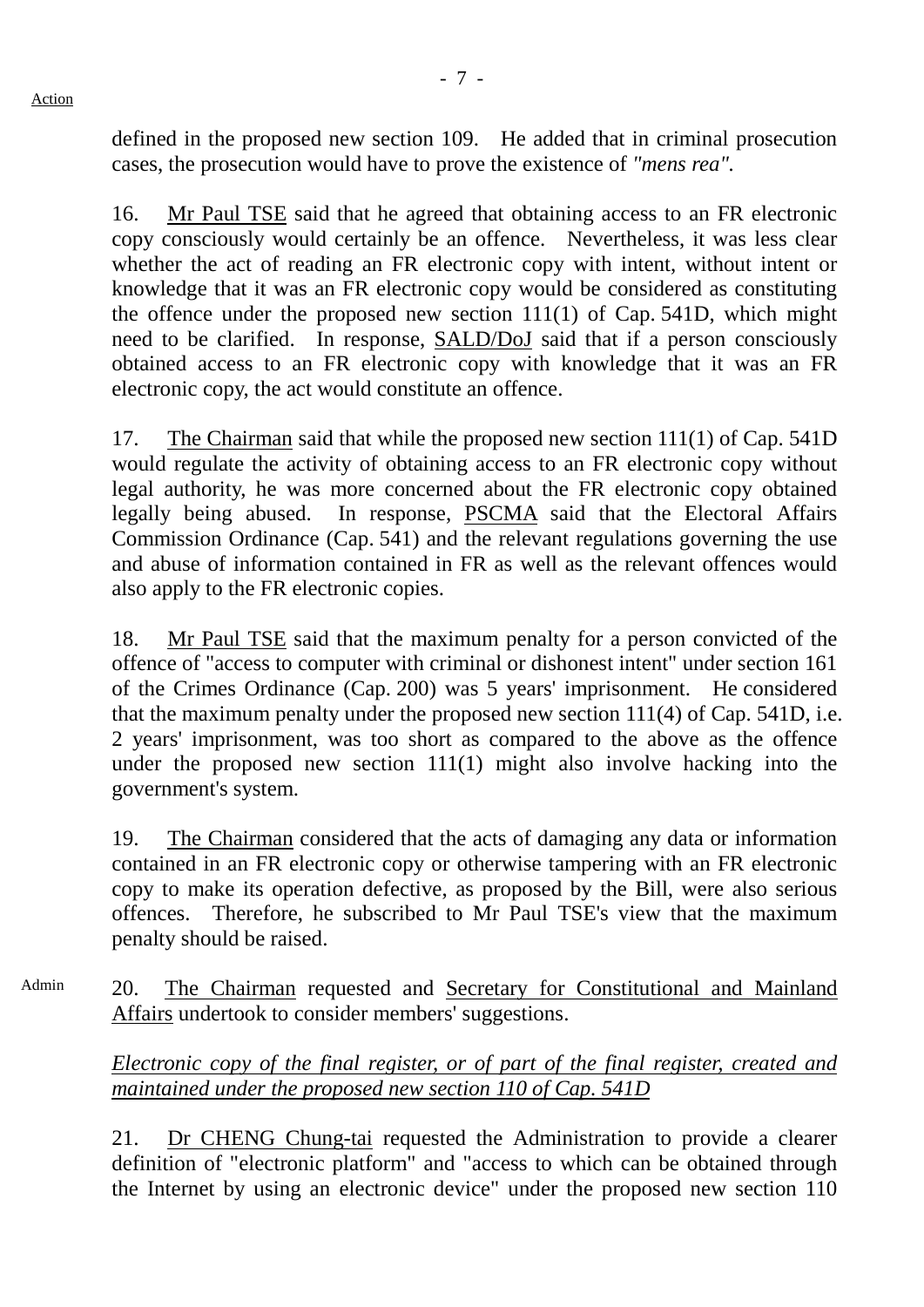which specified the manner in which EAC could create and maintain the FR electronic copy. Dr CHENG also expressed concern that, similar to REO's two notebook computers lost, an FR electronic copy might be stored on standalone electronic devices in the polling stations and hence suggested that examples of "electronic platform" should be provided in the proposed new section  $110(1)(a)$ , even though they might not be exhaustive.

22. In response, PSCMA said that the Administration had refrained from defining "electronic platform" too narrowly in view of the continual advancement in applicable technology. He informed members that the Electronic Poll Register ("EPR") system would be stored on the Government Cloud Infrastructure Services ("GCIS"), which had a high level of security. PSCMA also assured members that after enactment of the Bill, no FR electronic copy would be stored on any standalone electronic devices in the polling stations. The electronic devices would only serve as equipment to access the FR electronic copy on GCIS and for making record thereon for issuing the ballot papers to voters.

23. Ms Alice MAK enquired, besides the identity document numbers of the electors and authorized representatives, what information would be available in an FR electronic copy under the proposed new section 110(2) of Cap. 541D. PAS(CMA)3 replied that similar to the printed copies of FR used in previous elections, "the additional particulars or information that the CEO thinks fit to include" would include information about the constituencies or subsectors to which the electors/voters belong. Ms MAK said that while the above information was necessary, she requested that the personal data of electors provided in FR should be kept to a minimum.

24. Ir Dr LO Wai-kwok was concerned about the security measures for the protection of the FR electronic copy. He asked whether his concerns would be addressed in the proposed new Part 8 of Cap. 541D or in other parts of the Bill. PSCMA replied that, having regard to the legislative intent of the Bill, he considered it not appropriate to provide too many details on the technical design and security measures regarding the FR electronic copy in the Bill. However, such details should be available from EAC after enactment of the Bill.

25. Dr Priscilla LEUNG expressed dissatisfaction on the responses given by the Administration to LegCo Members on REO's two blunders involving the losses of a massive number of electors' personal data, especially its failure to provide a satisfactory plan on how it would improve its security measures to protect the electors' information. In response, PSCMA said that an investigation report on the loss of the marked FR had been issued and EAC had conducted a review on the overall procedure in management of documents. PSCMA said that stringent requirements and measures would continue to be imposed in the implementation of the EPR system.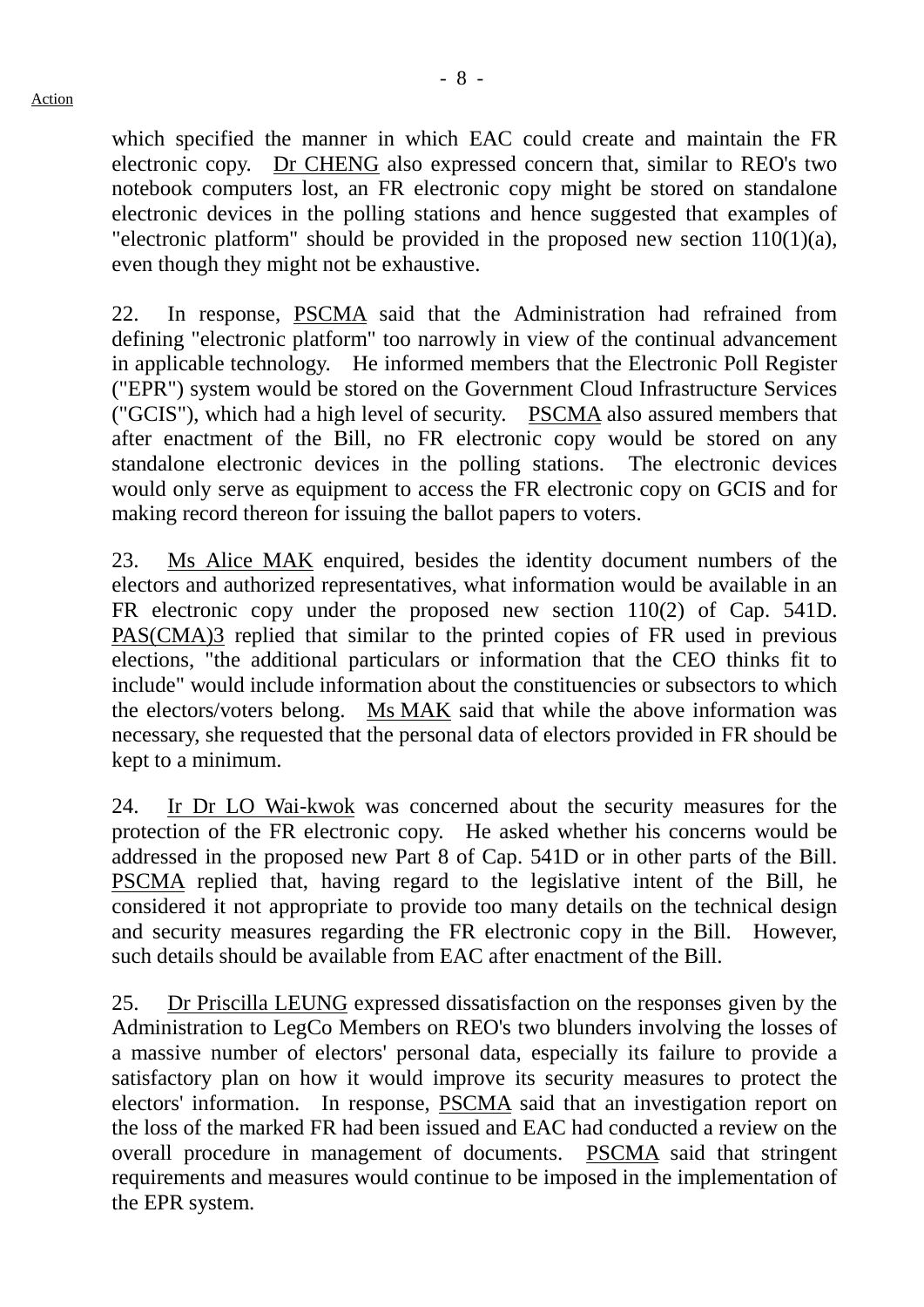## Draft amendments to be proposed by members/the Administration

26. The Chairman said that amendments to the Bill proposed by the Administration should be provided to the Clerk by 3:00 pm on 29 April 2021 for circulation to members. If members wished to propose any amendments to the Bill, their draft amendments should also reach the Clerk by the same deadline.

- 27. The Administration advised that it would propose amendments to the Bill to:
	- (a) extend the special voter registration ("VR") deadline under the special VR arrangements for 2021 from 14 June 2021 to 5 July 2021; and
	- (b) correspondingly adjust the relevant deadlines for publishing the EC subsectors provisional register, omissions list and FR under the special VR arrangements for 2021, and for the public to lodge claims and objections with regard to EC subsectors.

28. Members noted that the next meeting would be held on Monday, 26 April 2021, from 9:00 am to 1:00 pm.

#### **II. Any other business**

29. There being no other business, the meeting ended at 12:58 pm.

Council Business Division 4 Legislative Council Secretariat 6 September 2021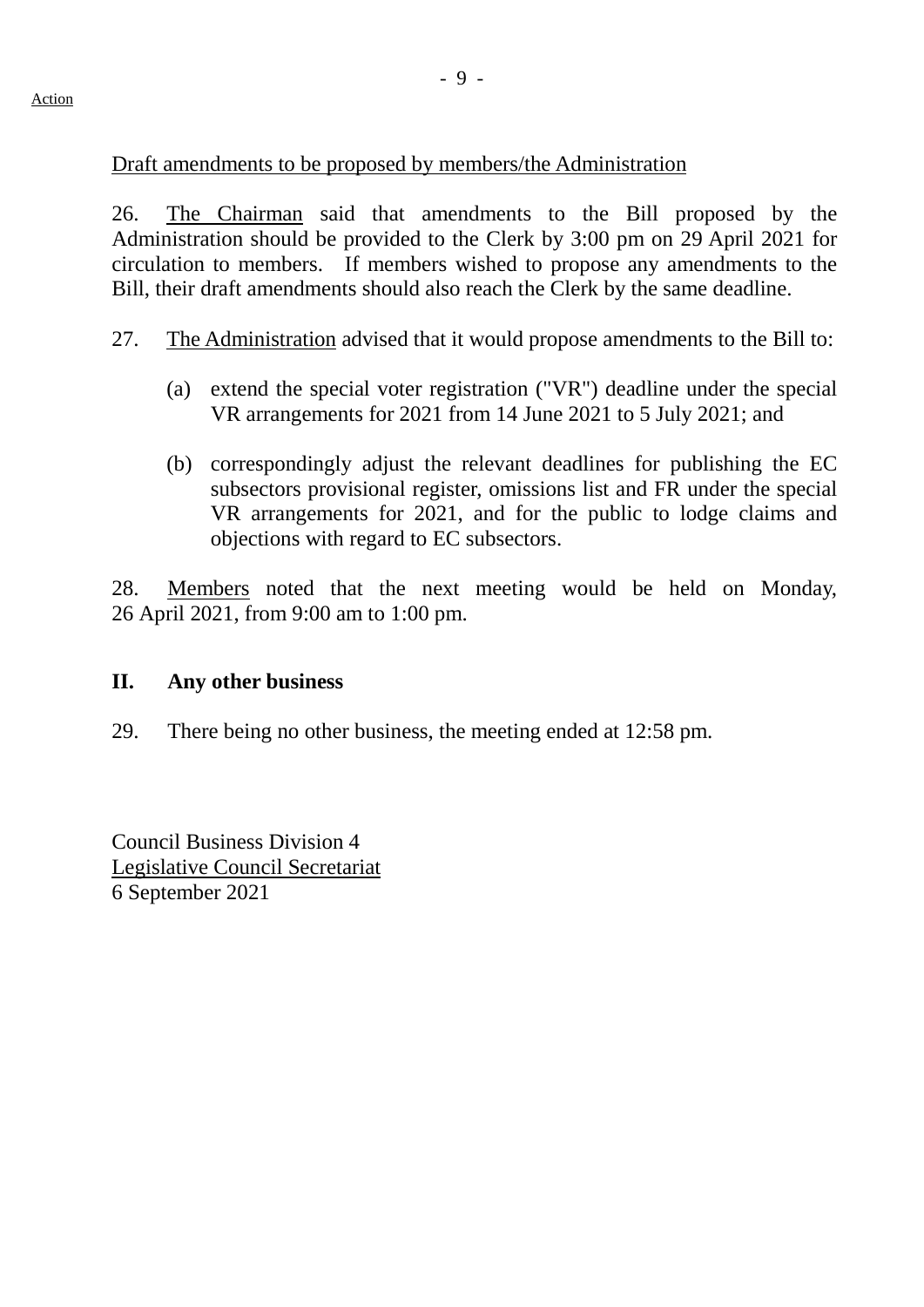## **Annex**

# **Proceedings of the ninth meeting of the Bills Committee on Improving Electoral System (Consolidated Amendments) Bill 2021 on Saturday, 24 April 2021, at 9:00 am in Conference Room 1 of the Legislative Council Complex**

| <b>Time</b>                           | Speaker(s)                                                                                                                                 | Subject(s)                                                                                                                                                                                                                                                                                                                                                                                                                                                               | <b>Action</b> |
|---------------------------------------|--------------------------------------------------------------------------------------------------------------------------------------------|--------------------------------------------------------------------------------------------------------------------------------------------------------------------------------------------------------------------------------------------------------------------------------------------------------------------------------------------------------------------------------------------------------------------------------------------------------------------------|---------------|
| <b>Marker</b><br>$000438 -$<br>002045 | Chairman<br>Ms Alice MAK<br>Mr CHAN Hak-kan<br>Mr WONG Kwok-kin<br>Mr Tommy CHEUNG<br>Mr Frankie YICK<br>Mr Wilson OR<br>Ir Dr LO Wai-kwok | Opening remarks<br>Arrangement for proposing amendments to the<br>$\overline{\phantom{0}}$<br>Improving<br>Electoral<br>System<br>(Consolidated<br>Amendments) Bill 2021 ("the Bill")<br>Discussion on issues relating to eligibility<br>$\frac{1}{2}$<br>requirements (e.g. nationality) of candidates,<br>termination of election proceedings upon the death<br>or disqualification of a candidate and authorized<br>representatives of corporate voters/electors      | required      |
| $002046 -$<br>011018                  | Chairman<br>Mrs Regina IP<br>Administration                                                                                                | Continuation of clause-by-clause examination of the<br>Bill<br>Examination of clauses $299(1)$ and $(2)$ , $417(1)$ and $(4)$ ,<br>55(2), 56, 57(3) and (5), 63, 18, 19(2) and (3), 57, 58(2)<br>and $(3)$ , 21, 22, 23(2), (3), (6) and (14), 27, 28, 29(2),<br>$(3)$ and $(12)$ , 61, 62, 64(2), (3), (6), (8) and (13), 68-71,<br>$72(2)$ , (3), (4) and (13) of the Bill<br>Discussion on the meaning of "authorized"<br>$\overline{\phantom{0}}$<br>representative" |               |
| $011019 -$<br>012511                  | Chairman<br>Mr Paul TSE<br>Dr CHENG Chung-tai<br>Administration                                                                            | Examination of clauses $24$ , $25$ , $26$ , $65$ , $66$ and $67$ of the<br><b>Bill</b><br>Concerns about the delivery of copies of notices of<br>$\frac{1}{2}$<br>objection, notices of claim and notices of appeal<br>from Electoral Registration Officer to Revising<br>Officer ("RO")<br>Concerns about the deadline for delivery of notices<br>$\overline{\phantom{0}}$<br>of claim                                                                                  |               |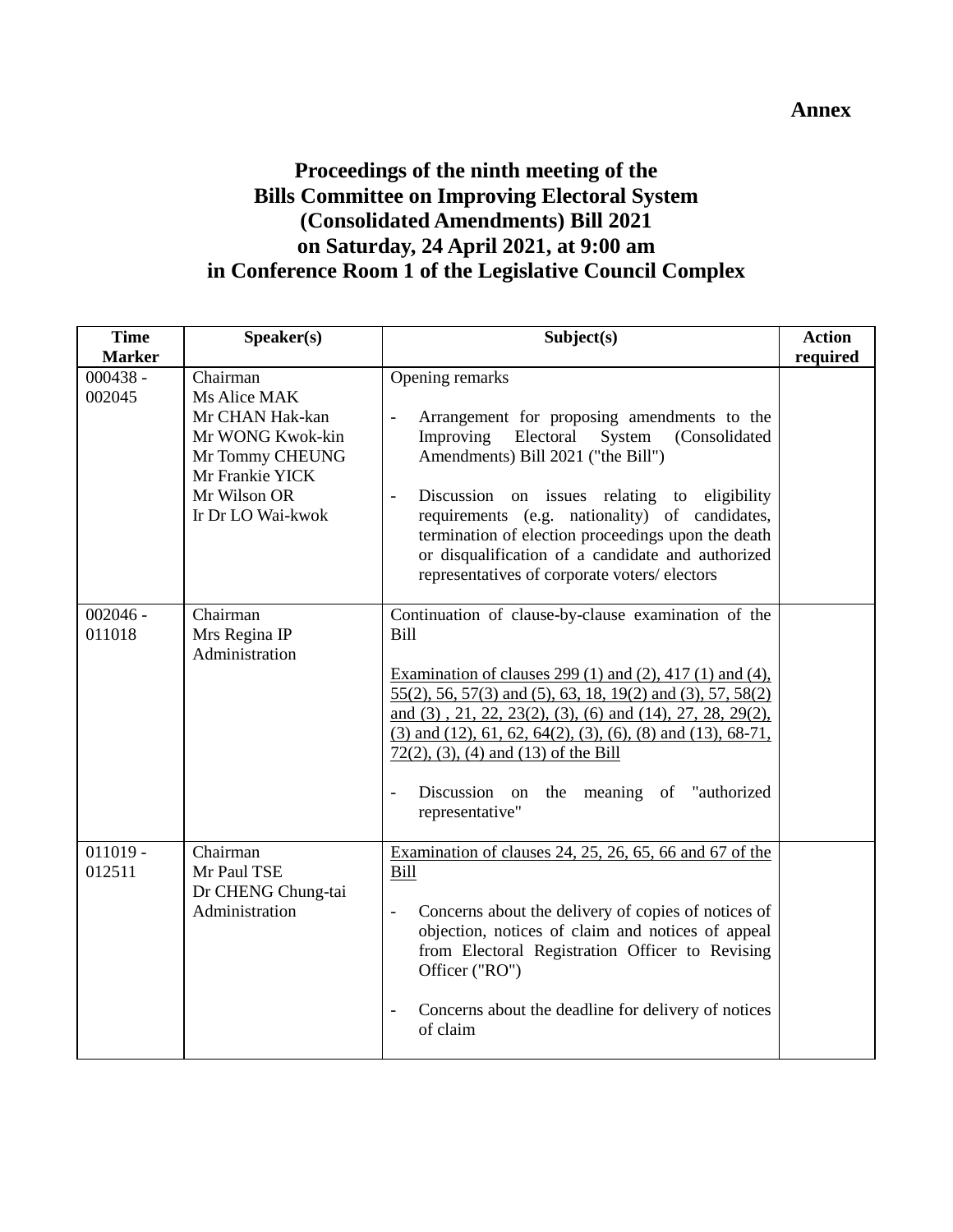| <b>Time</b>          | Speaker(s)                                                                                                                                    | Subject(s)                                                                                                                                                                                                                                                                                                                                                                                 | <b>Action</b> |
|----------------------|-----------------------------------------------------------------------------------------------------------------------------------------------|--------------------------------------------------------------------------------------------------------------------------------------------------------------------------------------------------------------------------------------------------------------------------------------------------------------------------------------------------------------------------------------------|---------------|
| <b>Marker</b>        |                                                                                                                                               |                                                                                                                                                                                                                                                                                                                                                                                            | required      |
| $012512 -$<br>015017 | Chairman<br>Mr Paul TSE<br>Administration                                                                                                     | Examination of clauses 345–349, 351, 448–452 and 454<br>of the Bill<br>Concerns relating to the due process of review of<br>$\overline{\phantom{a}}$<br>rulings by RO and the deadline of delivery of<br>documents<br>Enquiries about the arrangement of the appointment<br>$\overline{\phantom{a}}$<br>of RO for the upcoming voter registration<br>procedures in 2021                    |               |
| $015018 -$<br>021057 | Chairman<br>Mr Frankie YICK<br>Ms Alice MAK<br>Mr Tommy CHEUNG<br>Mr Paul TSE<br>Senior Assistant Legal<br>Adviser ("SALA")<br>Administration | Examination of clause $294(14)-(20)$ of the Bill<br><b>Discussions</b><br>the<br>operation<br>three-year<br>on<br>$\overline{\phantom{a}}$<br>requirement for registration as corporate electors<br>about<br>when the<br>three-year<br>and<br>concerns<br>requirement should be counted from                                                                                               |               |
| $021058 -$           |                                                                                                                                               | <b>Break</b>                                                                                                                                                                                                                                                                                                                                                                               |               |
| 022836               |                                                                                                                                               |                                                                                                                                                                                                                                                                                                                                                                                            |               |
| 022837 -<br>025504   | Deputy Chairman<br>Dr Priscilla LEUNG<br>Administration                                                                                       | Examination of clauses 294(14)-(20), 415(8)-(10), 293,<br>295-298, 417(2), 10, 12, 13, 31 and 32 of the Bill<br>Discussion on the proper Chinese rendition of<br>"subsector provisional register"<br>Enquiry relating to the abbreviation of various terms<br>$\overline{\phantom{a}}$<br>such as "National People's Congress" and "Chinese<br>People's Political Consultative Conference" |               |
| $025505 -$<br>031101 | Deputy Chairman<br><b>SALA</b><br>Administration                                                                                              | Examination of clauses 34, 35-38, 41, 75, 343, 344, 350,<br>446, 447 and 453 of the Bill<br>Enquiry about the proposed amendment under<br>$\overline{\phantom{a}}$<br>clause 35 of the Bill                                                                                                                                                                                                |               |
| $031102 -$<br>031649 | Deputy Chairman<br>Mrs Regina IP<br>Administration                                                                                            | Examination of clauses $114(3)$ , 164, 205 and 229 of the<br><b>Bill</b><br>Enquiries about the issuance of ballot papers,<br>including issuance to authorized representatives and<br>the ways of making a record before issuing a ballot<br>paper                                                                                                                                         |               |